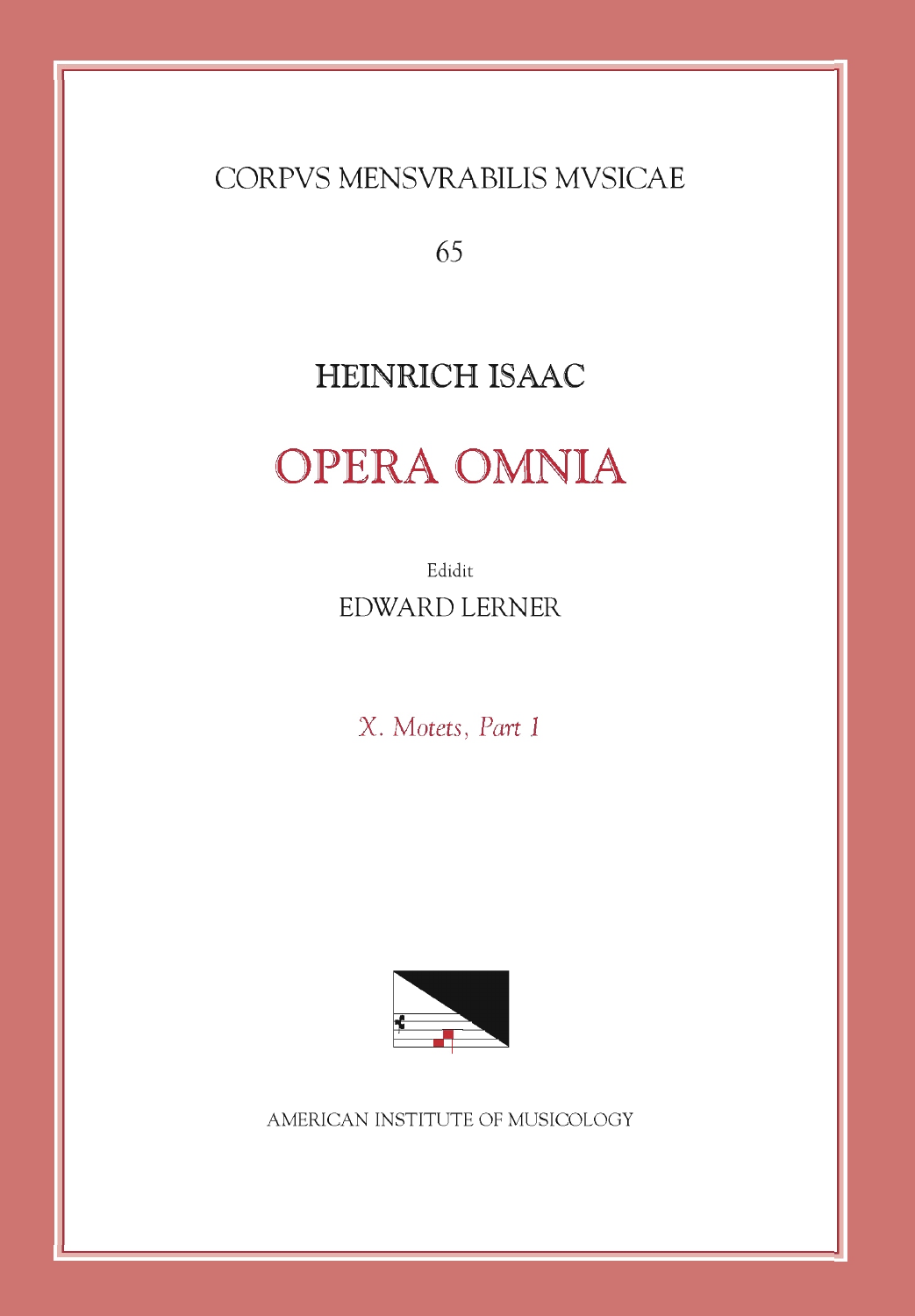**CORPUS MENSURABILIS MUSICAE**

**PAUL L. RANZINI** General Editor

## HEINRICH ISAAC OPERA OMNIA

Edited by EDWARD LERNER

VOLUME 65

AMERICAN INSTITUTE OF MUSICOLOGY ARMEN CARAPETYAN† Founding Director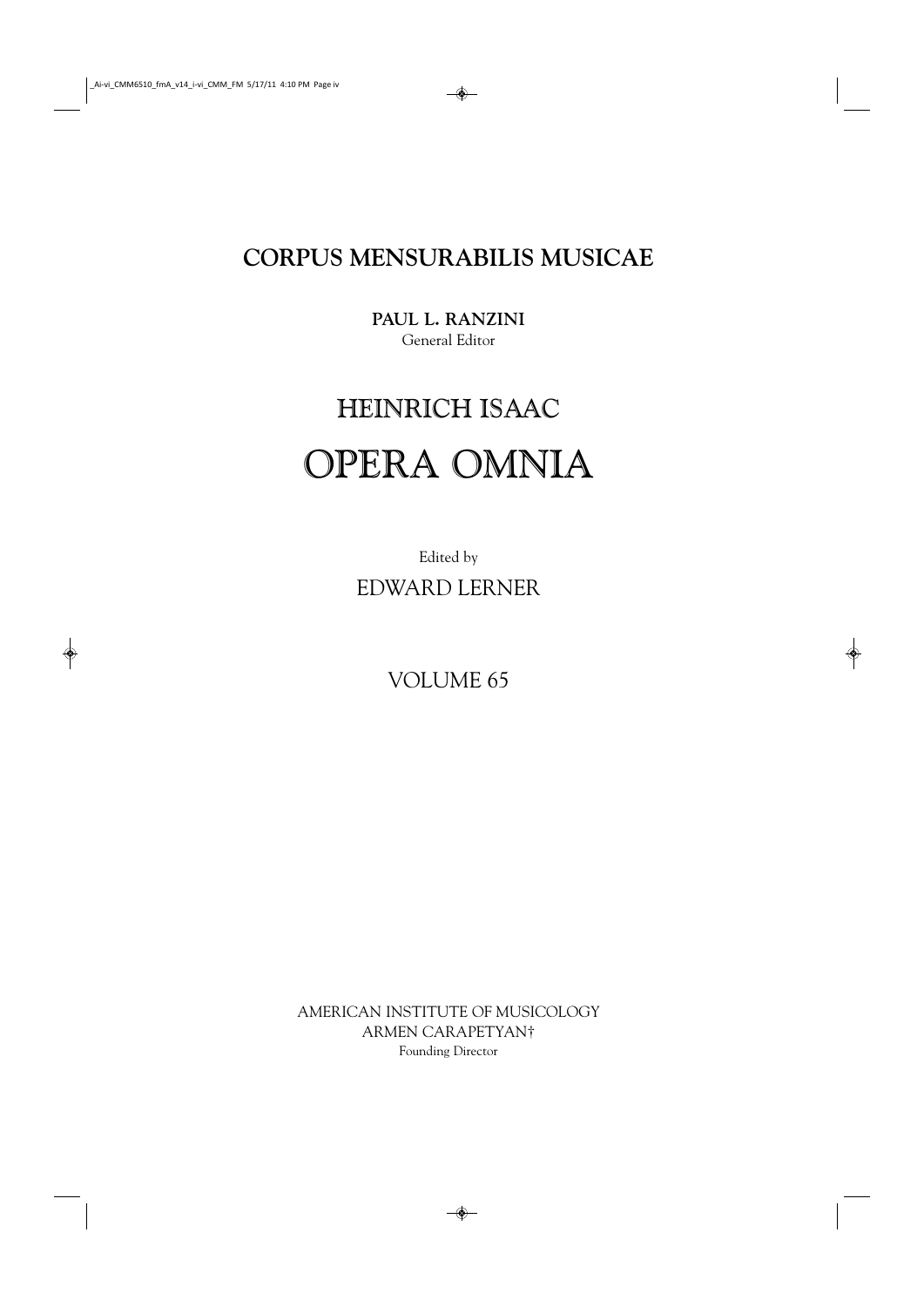## **CORPVS MENSVRABILIS MVSICAE**

**65**

# HEINRICH ISAAC OPERA OMNIA

Edidit EDWARD LERNER

*X. Motets, Part 1*



AMERICAN INSTITUTE OF MUSICOLOGY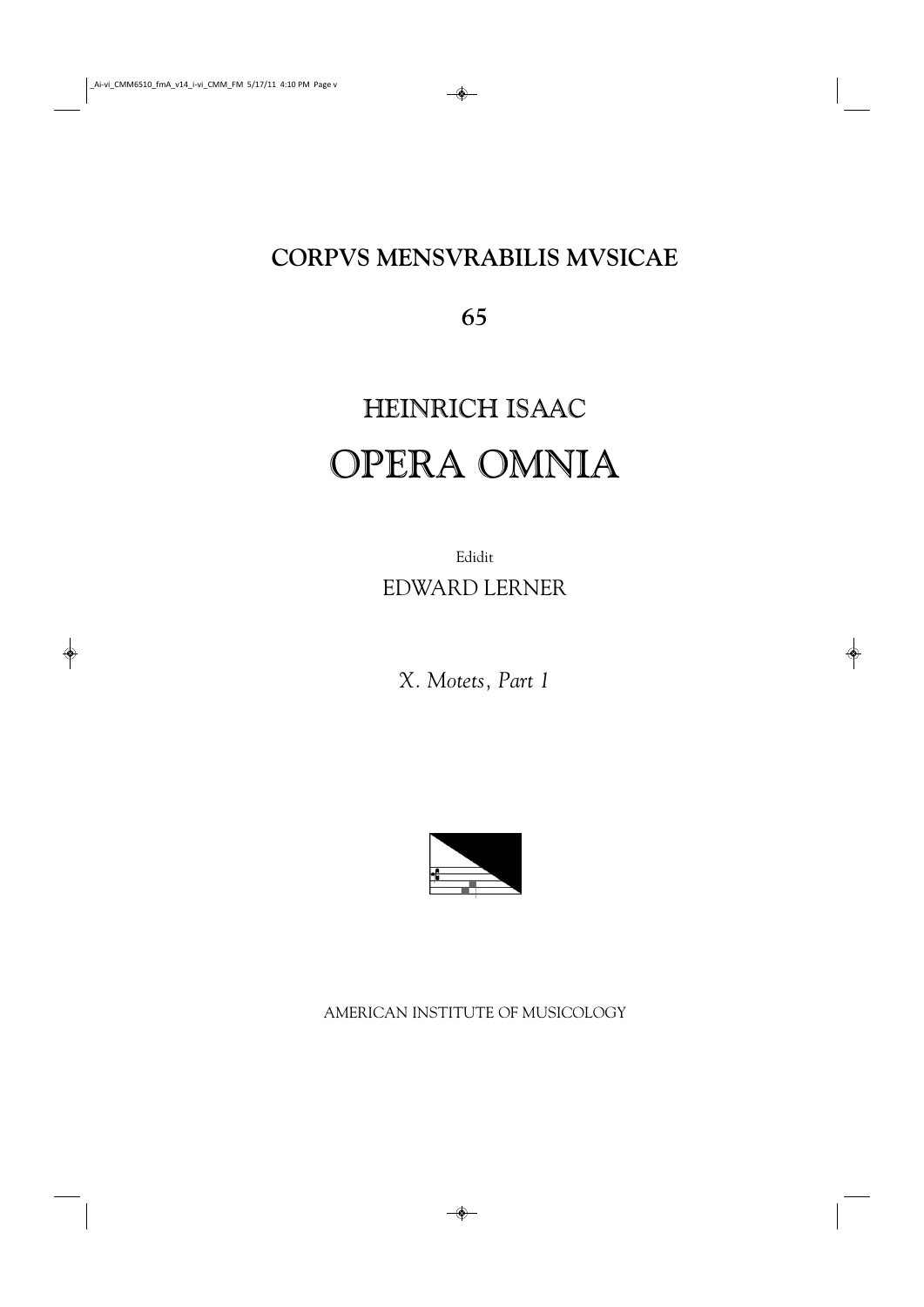## AMERICAN INSTITUTE OF MUSICOLOGY

The American Institute of Musicology publishes seven series of critical editions, scholarly studies, and reference works, as well as a journal, all dedicated to the study of music and culture in the Medieval, Renaissance, and early Baroque eras. The publications of the Institute are used by scholars and performers alike and constitute a major core collection of early music and theoretical writings on music.

Musica Disciplina (MD) Corpus Mensurabilis Musicae (CMM) Corpus of Early Keyboard Music (CEKM) Musicological Studies and Documents (MSD) Renaissance Manuscript Studies (RMS) Corpus Scriptorum de Musica (CSM) Miscellanea (MISC)

For information on establishing a standing order to any of our series, or for editorial guidelines on submitting proposals, please contact:

American Institute of Musicology, Verlag Corpusmusicae GmbH 800 736-0070 (U.S. book orders) 608 836-9000 (phone) 608 831-8200 (fax) http://www.corpusmusicae.com orders@corpusmusicae.com info@corpusmusicae.com

©2011 by American Institute of Musicology, Verlag Corpusmusicae GmbH. All rights reserved. No part of this book may be reproduced or transmitted in any form by any electronic or mechanical means (including photocopying, recording, or information storage and retrieval) without permission in writing from the publisher.

If volume updates for this volume or any other volume published by AIM are available, they are posted on the website http://www.corpusmusicae.com.

The purchase of this edition does not convey the right to perform any part of it in public, or to make a recording of any part of it for any purpose. Such permission must be obtained in advance from the publisher.

The American Institute of Musicology is pleased to support scholars and performers in their use of its material for study or performance. Subscribers to CMM or CEKM, as well as patrons of subscribing institutions, are invited to apply for information about our "Copyright Sharing Policy."

ISBN-13 978-1-59551-501-8 ISBN-10 1-59551-501-1

Printed in the United States of America. @The paper used in this publication meets the minimum requirements of the American National Standard for Information Sciences – Permanence of Paper for Printed Library Materials, ANSI Z39.48-1992.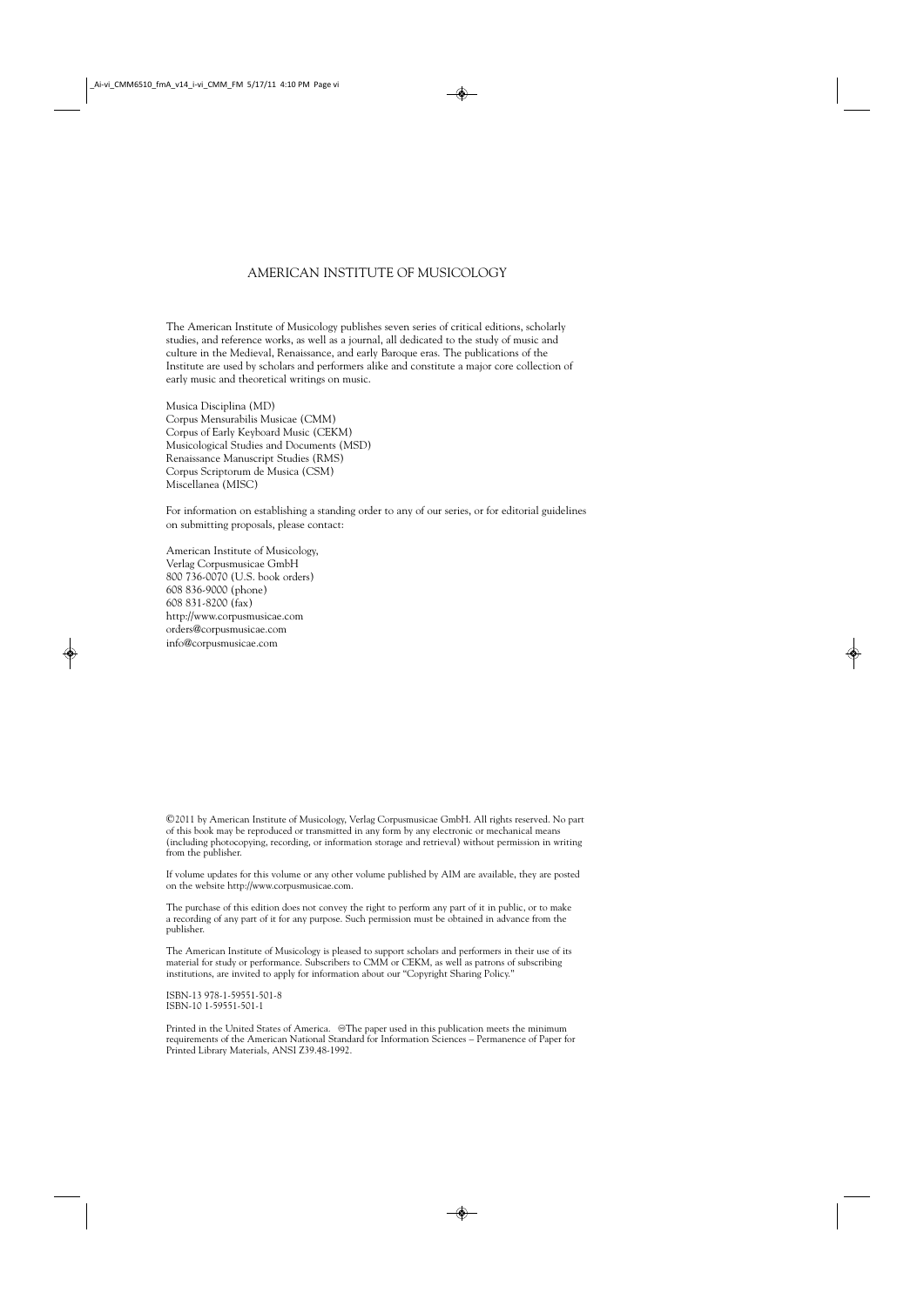## **CONTENTS**

| MOTETS, Part 1 |  |
|----------------|--|
|                |  |
|                |  |
|                |  |
|                |  |
|                |  |
|                |  |
|                |  |
|                |  |
|                |  |
|                |  |
|                |  |
|                |  |
|                |  |
|                |  |
|                |  |
|                |  |
|                |  |
|                |  |
|                |  |
|                |  |
|                |  |
|                |  |
|                |  |
|                |  |
|                |  |
|                |  |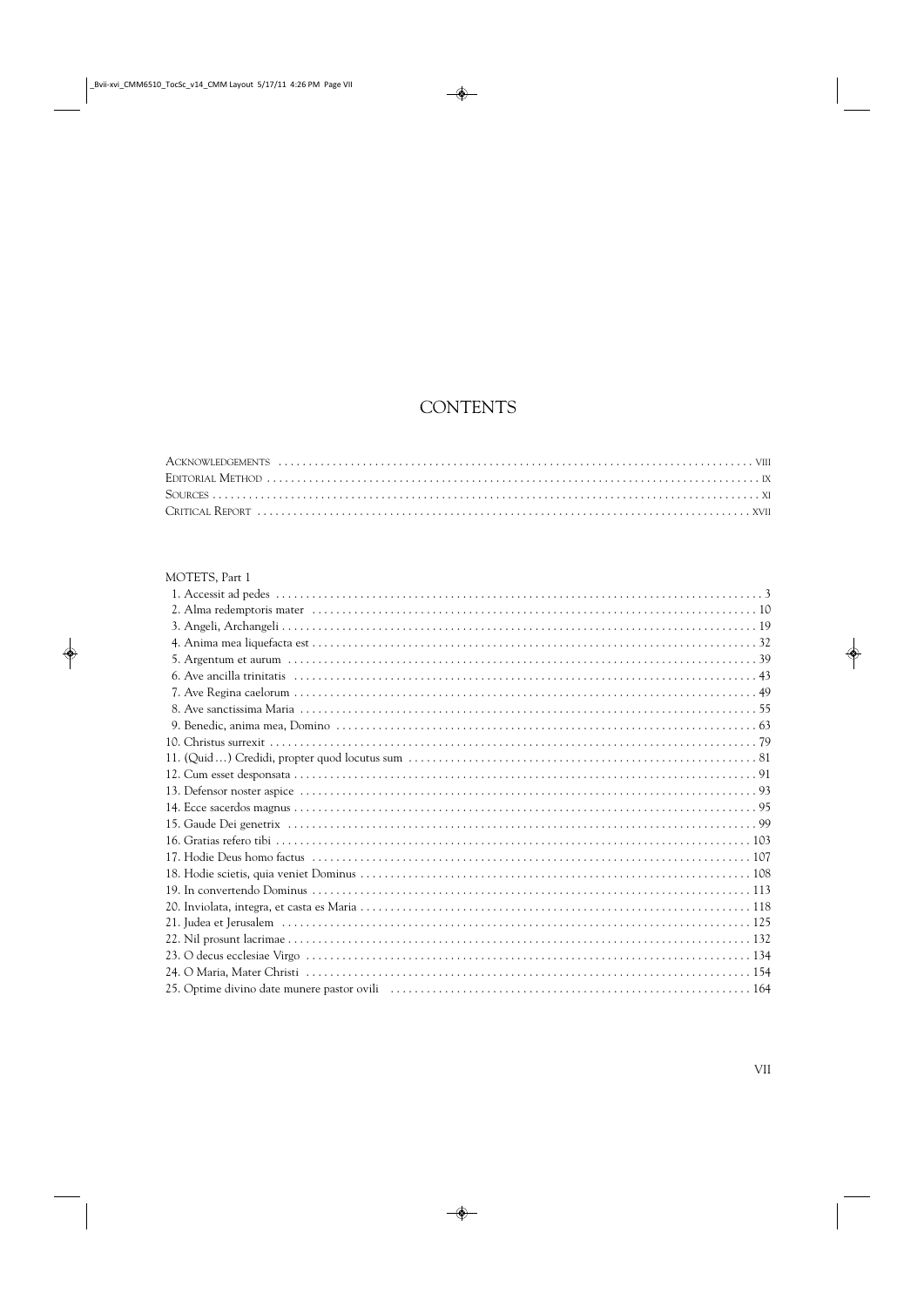## EDITORIAL PROCEDURES

The editorial procedures in use continue those used in previous volumes of this series. In the transcriptions modern clefs have been adopted and note values reduced to one-half their original value. Part names are taken from the primary source. When clefs depart from norms, they are reported by the system in which the main form of the clef is noted followed by a number designating the line on which the clef sits counting from the bottom of the staff. (Eg. C2, C3, C4, F3, F4, G2.) "Bar" lines and ties, ignored in Renaissance partbooks, are used throughout. Except for the signatures *tempus imperfectum* (C) and *tempus imperfectum diminutum* ( $\phi$ ) that are still used today, all mensural signatures as well as proportions (diminutions and augmentations) are replaced in the score by a modern equivalent. Because these mensural signatures and proportions reveal the tempo as well as the value of the notes, such time changes are indicated above the staff when needed to avoid ambiguity. Ligatures are indicated by solid brackets:  $\Box$ , coloration by broken ones:  $\Box$  Added text appears in italics.

At the beginning of each motet is given an incipit for each voice consisting of the clef, signature, mensuration sign, rest(s), and the first few notes or a ligature. Afterward the range of each voice part is shown by stemless note heads indicating the highest and lowest pitches.

Accidentals in the sources always apply to but one note. Other accidentals, whether editorial or stemming from a source whose reliability is subject to question, are placed over the notes and affect only those notes.

Supplementary accidentals are assigned based upon these principles:

- 1. To make cadential sixths major, thirds minor;
- 2. To avoid melodic and harmonic tritones (augmented fourths);
- 3. To avoid augmented octaves;
- 4. To lower a pitch interpreted as *una nota supra la;*
- 5. To make a minor third major at the end of a section; and
- 6. To achieve unity of motivic design with another voice part.

These principles cannot be applied with complete consistency and must be adjusted to fit the individual context.

In the critical notes the sources are listed, the primary source first. Each is provided with a siglum: RISM numbers for printed collections, or that assigned in the *Census-Catalogue of Manuscript Sources of Polyphonic Music 1400–1550;* sigla from the latter are occasionally shortened. Following each source listing is given the attribution as it appears in that source. When a work has conflicting attributions, a discussion of authenticity is provided. The voice designations from the primary source are used in the edition.

Whenever possible the origin or nature of the text is indicated. Spelling and punctuation have been standardized against modern Latin sources. Uniform text underlay among several copies of a work is extremely rare during this period, so the text underlay in the main source was followed except when better readings could be adopted from a secondary source.

Finally, a comprehensive listing of variants found in the sources is given in tabular form. The location of each variant is identified by voice, measure number(s), and symbol number(s). For simplicity, only the pitches or rhythms needed to make clear the nature of the variant are cited. In listing variants, pitches are indicated according to their octave by letters in italics (*C–c–c*′ *–c*′′ where *c*′= middle *c*), durations by abbreviations of the original note values:

| Maxima       | M.  | Minima        |
|--------------|-----|---------------|
| Longa        |     | Sm Semiminima |
| <b>Breve</b> | Fu. | Fusa          |
| Semibreve    | Sf  | Semifusa      |
|              |     |               |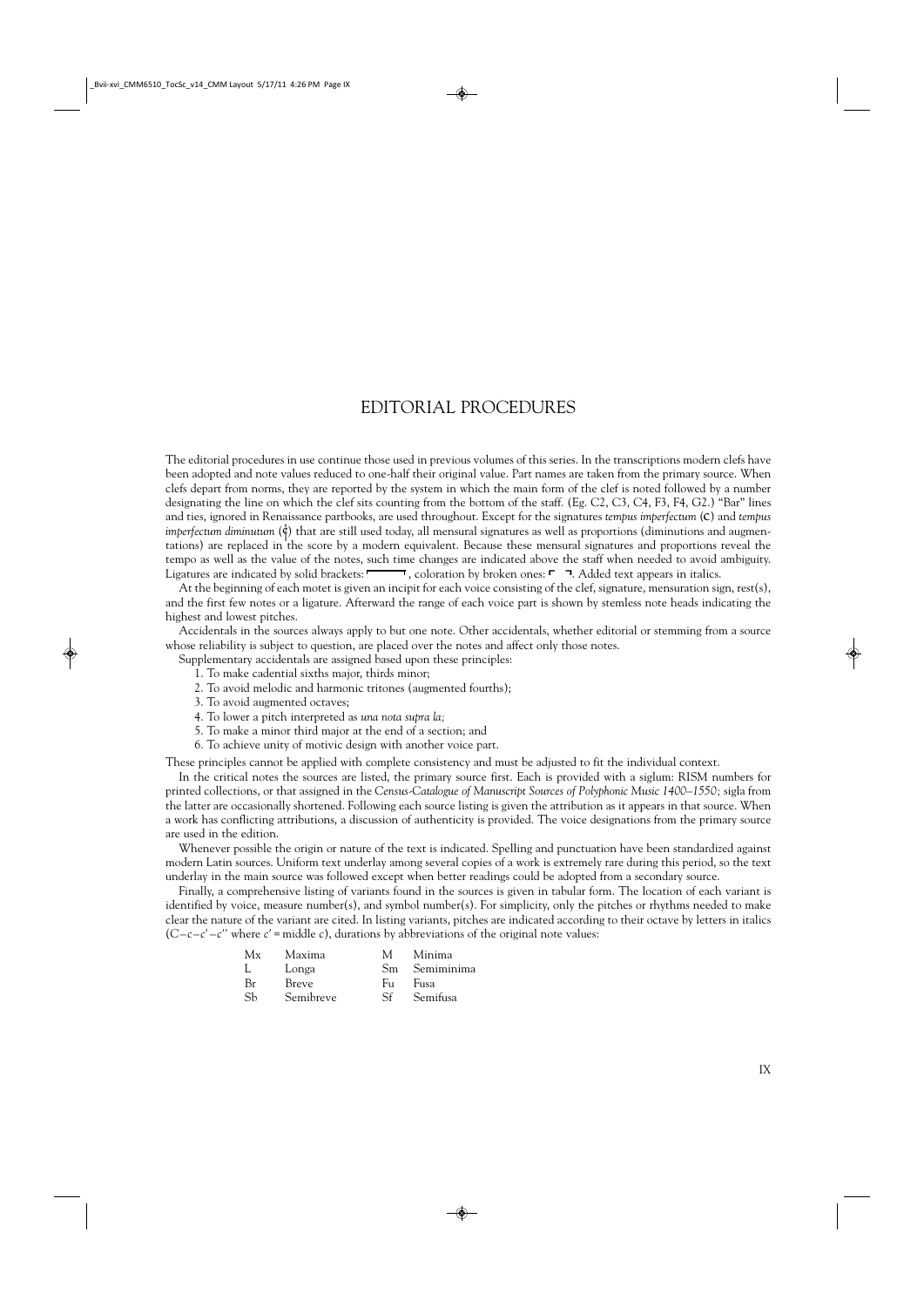## SOURCES

The sources listed below are provided with sigla based, when possible, upon standard references. Printed sources with sigla comprised of a date with a superscript are taken from *Repertoire International des Sources Musicales (RISM) B I: Recueils Imprimés, XVIe–XVIIe Siècles,* ed. François Lesure (Munich-Duisburg: G. Henle, 1960). Sigla for manuscript sources appear in or are based upon those in the *Census-Catalogue of Manuscript Sources of Polyphonic Music 1400–1550,* compiled by the University of Illinois Musicological Archives for Renaissance Manuscript Studies, 5 vols. (American Institute of Musicology, 1979–88). Sigla following the titles of printed sources indicate the specific copy used, employing RISM sigla; these are conveniently identified in any volume of RISM or of the *New Grove Dictionary of Music and Musicians.*

### **Prints**

| 15041             | Motetti C (Venice: Petrucci, 1504). Copy: D:Mbs<br>4 partbooks (SATB), quarto oblique format.                                                                                              |
|-------------------|--------------------------------------------------------------------------------------------------------------------------------------------------------------------------------------------|
|                   | Alma redemptoris mater, fol. 16 $v$ (D), 17 $r$ (A), 14 $v$ (T), 15 $r$ (B)                                                                                                                |
| 15081             | Motetti a cinque libro primo (Venice: Petrucci, 1508). Copy: Ö:Wn<br>4 partbooks of original 5 (S, CT1, T, B; CT2 missing), quarto oblique format. Motets.                                 |
|                   | Hodie scietis, quia veniet Dominus, (CT2 missing)<br>Inviolata, integra, et casta es Maria, no. VII (CT2 missing)<br>O decus ecclesiae Virgo, no. VI (CT2 missing)                         |
| 15191             | Motetti de la corona, libro secondo (Venice: Petrucci, 1519). Copy: GB:Lbm<br>4 partbooks (SATB), octavo oblique format.                                                                   |
|                   | Benedic, anima mea, Domino, no. XI                                                                                                                                                         |
| 1520 <sup>4</sup> | Liber selectarum cantionum quas vulgo Mutetas appellant sex quinque et quatuor vocum (Augsburg: Grimm &<br>Wyrsung, $1520$ ). Copy: $\ddot{O}$ : Wn<br>Choirbook, foliated.                |
|                   | Ave sanctissima Maria, fol. $203v-213r$<br>O Maria, Mater Christi, fol. 233v-244r<br>[Optime divino date munere pastor ovili], fol. $1v-13r$                                               |
| 15383             | Secundus tomus novi operis musici, sex, quinque et quatuor vocum, nunc recens in lucem editus<br>(Nürnberg: H. Grapheus, 1538). Copy: D:Bds<br>5 partbooks (SATBQ), quarto oblique format. |
|                   | Optime divino date munere pastor ovili, no. III                                                                                                                                            |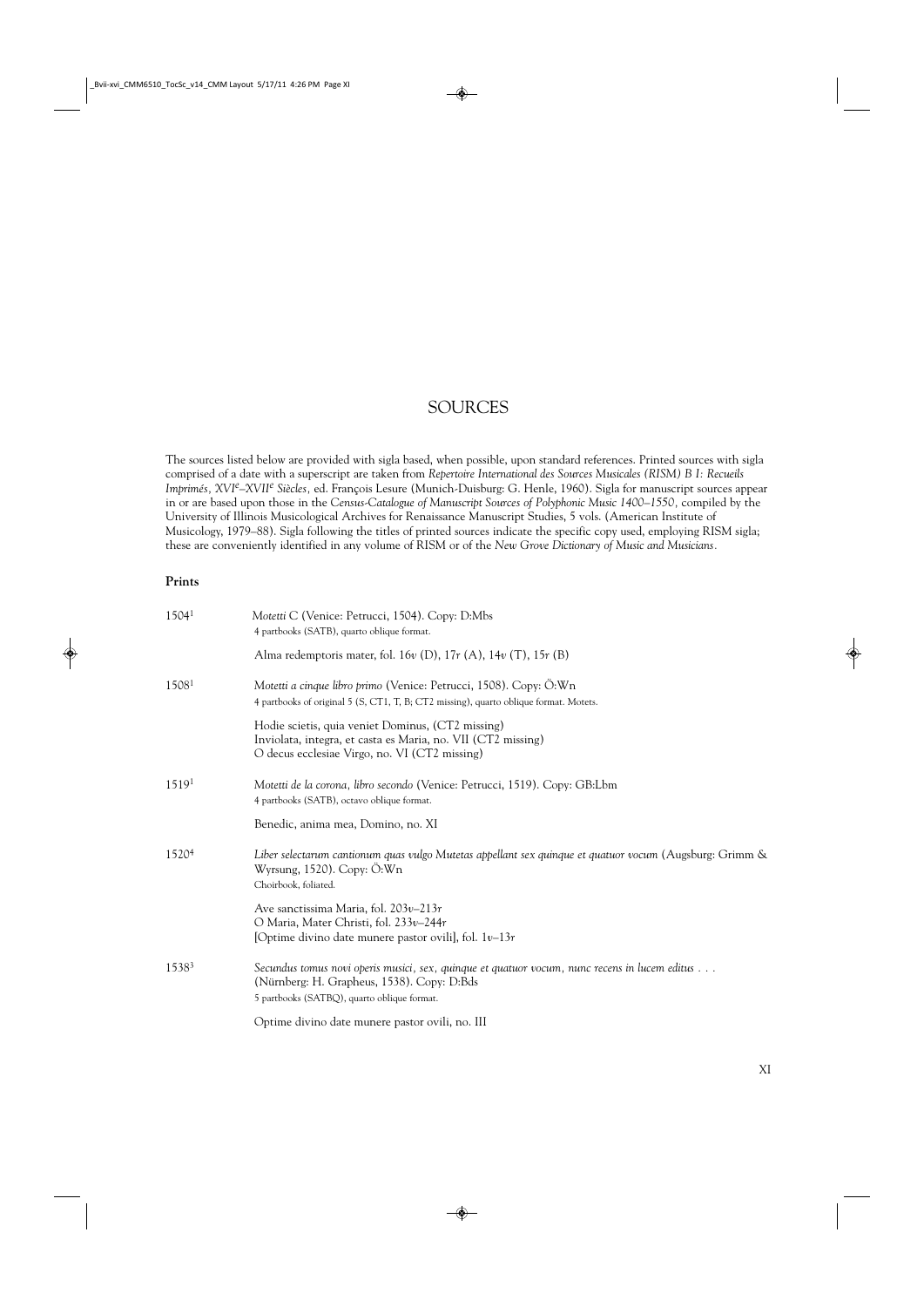## CRITICAL REPORT

### **1. Accessit ad pedes**

### *Sources*

| 1.1538 <sup>7</sup> | "Accessit ad pedes"                            | "Isaac"   |
|---------------------|------------------------------------------------|-----------|
| 2. Leip $U$ 49      | "ResponsoriumMaria Magdalena" "Henricus Isaac" |           |
| 3. StuttL 33        | "S. Maria Magdalena"                           | anonymous |
| 4. HeidU 318        | "Accessit"                                     | "Isaac"   |

#### *Text*

*Prima pars*

Accessit ad pedes Jesu peccatrix mulier Maria.

#### *Secunda pars*

Et osculata est et lavit lacrimis et tersit capillis et unxit. Unde promeruit audire Dominum clementer dicere: mulier, saluta es a crimine iam misericordiae sanaberis unguento.

#### *Tertia pars*

Dimissa sunt ei peccata multa, quoniam dilexit multum.

A responsory for first Nocturne in Matins on the Feast of Mary Magdalen (22 July). The chant melisma on "unguents" is troped: "Unde promeruit audire Dominum clementer dicere: mulier saluta es a crimine iam misericordiae sanaberis."

### *Cantus Firmus*

For the melody of the Responsory, see Stuttgart, Württembergische Landesbibliothek, MS HB XVII. 13, fol. 130r.

### *Music Variants (after 15387 )*

DISCANT

| $1 - 156$ | signature $\flat$ on f' and $bb'$ LeipU 49 |
|-----------|--------------------------------------------|
| 37(3)     | div. 2Sm LeipU 49                          |
| 40        | cor LeipU 49                               |
| 108       | cor LeipU 49                               |
| 156       | cor LeipU 49                               |
| Alto      |                                            |
| 41        | cor LeipU 49                               |
| 156       | cor LeipU 49                               |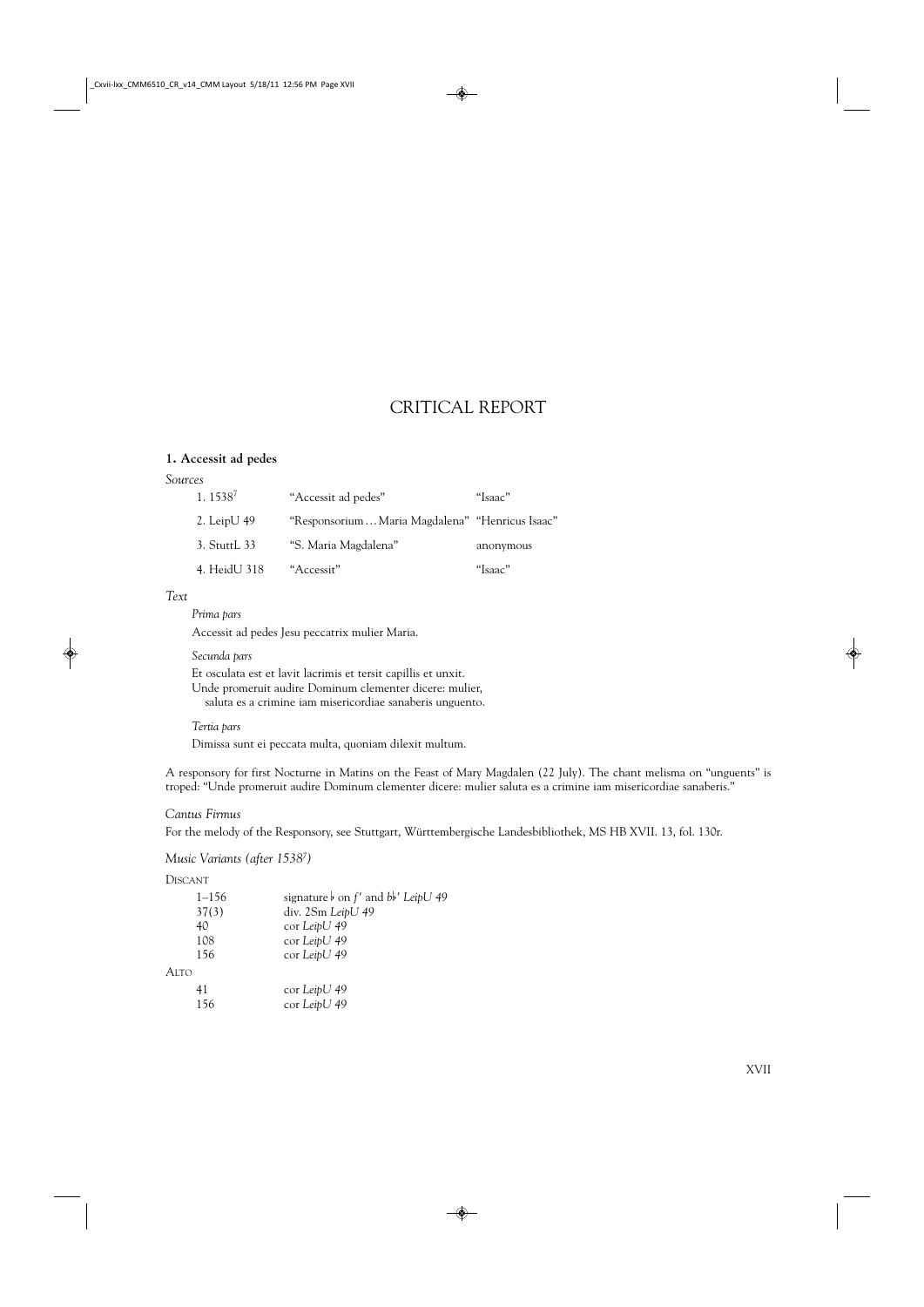## 1. Accessit ad pedes

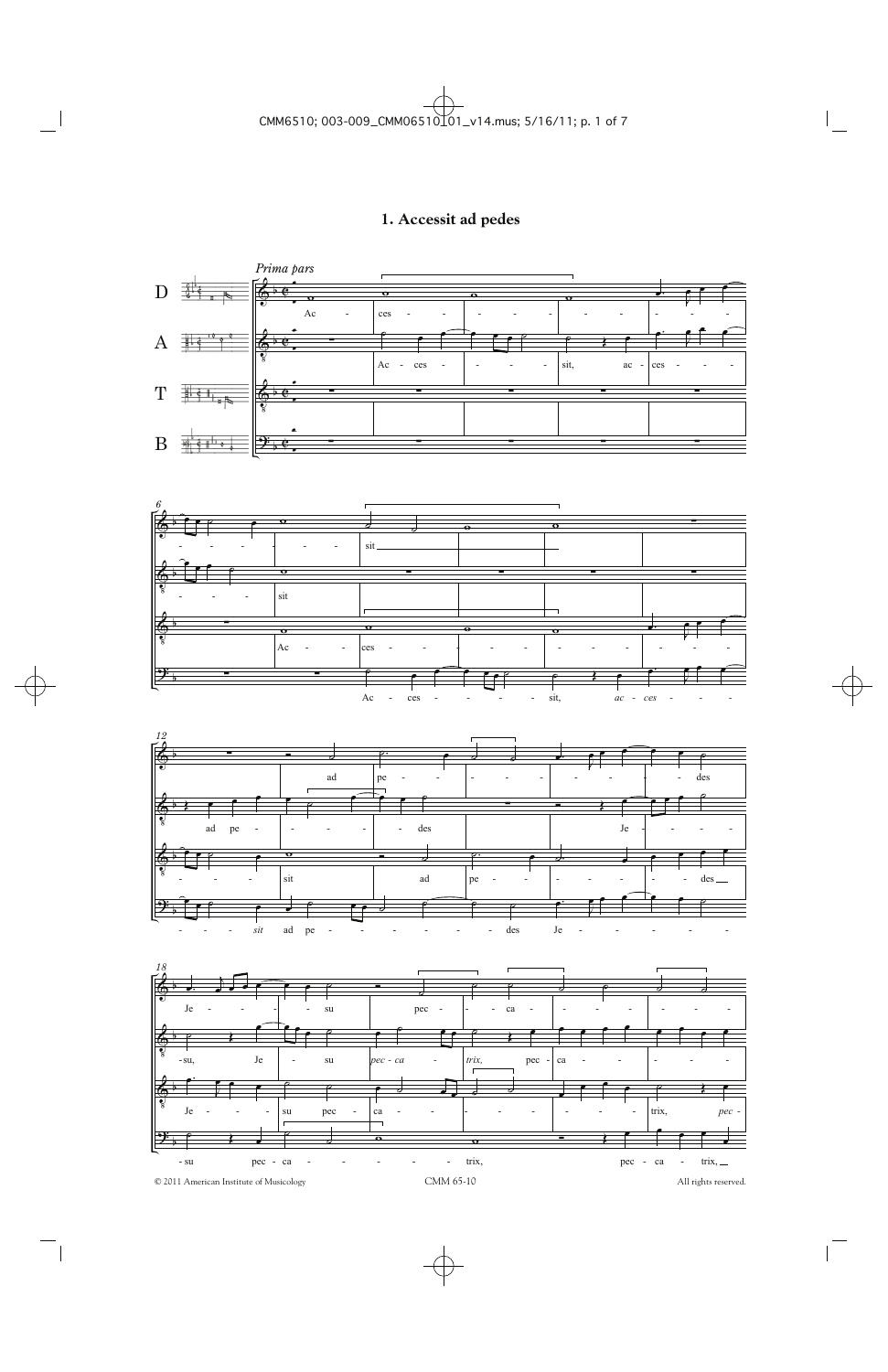## 7. Ave Regina caelorum



All rights reserved.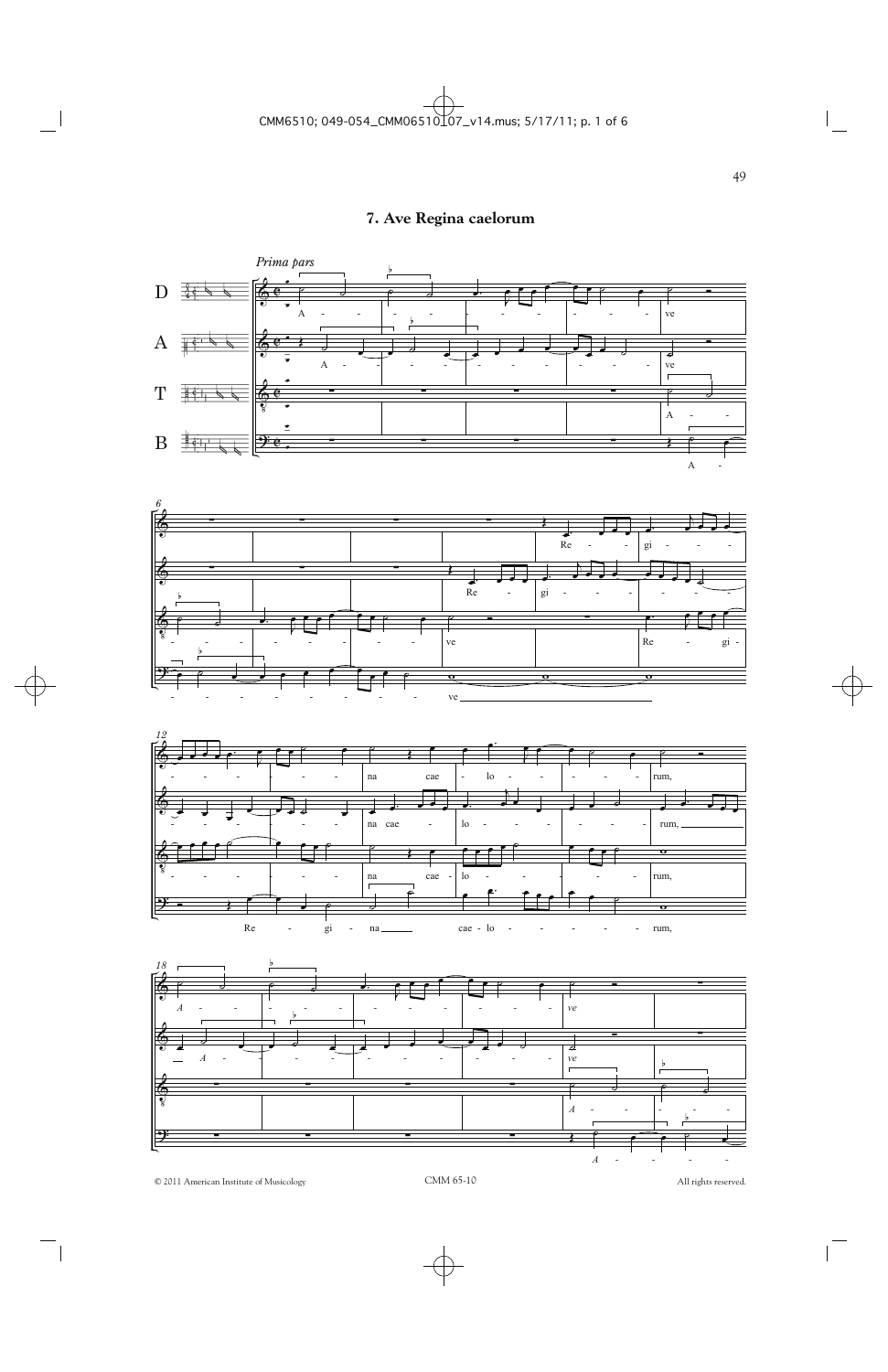